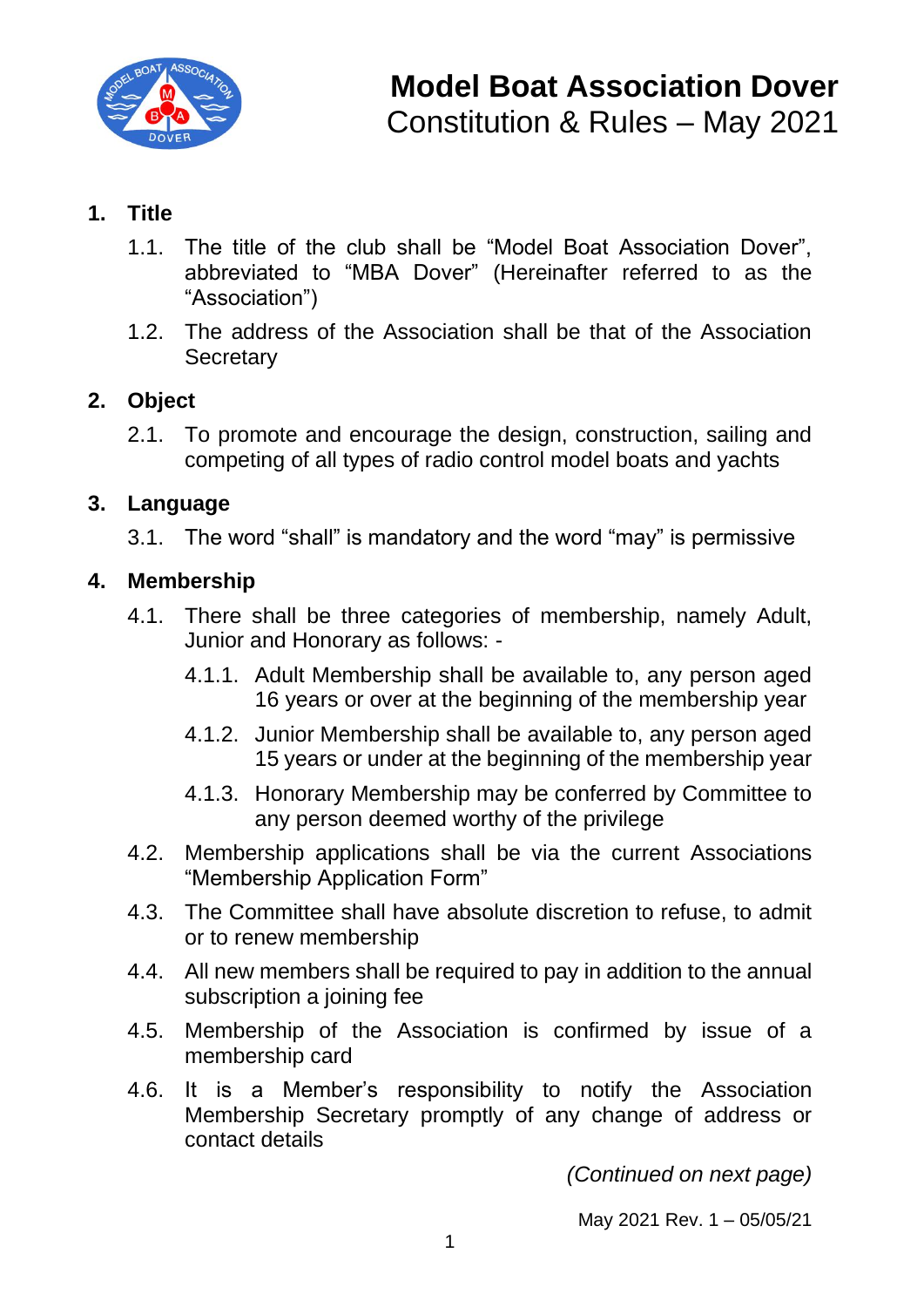

- 4.7. Only paid-up Adult members are eligible to vote at any Meetings. Honorary members may vote at any meeting, provided that they do not equal or exceed the number of Adult members present
- 4.8. Membership application forms for Junior membership shall not be accepted unless they are signed by, and carry details of, the applicant's Parent / Guardian
	- 4.8.1. Junior members shall be accompanied by a parent or adult guardian, who shall be responsible for their behaviour and adherence to the Association rules at all Association organized events.

### **5. Subscriptions**

- 5.1. The membership year shall be from the first day of January to the last day of December. Any member whose subscription is not paid by the last day of January is debarred from the privileges of membership and will incur the joining fee if they subsequently rejoin.
- 5.2. The subscription rates will be fixed at the Annual General Meeting (AGM) and will take effect for the next membership year.
- 5.3. The current subscription rates will be published on the club's Website and Membership Application Form's.
- 5.4. Membership Fees for new members will be adjusted depending on the time of year they join as follows;
	- 5.4.1. Members Joining January to July Full Membership Fee + Joining Fee.
	- 5.4.2. Members Joining August to October Half Membership Fee + Joining Fee.
	- 5.4.3. Members Joining November to December Full Membership Fee + Joining Fee + Membership for following year.
- 5.5. No Member leaving or expelled from the Association shall have any claim upon the contributions or other monies paid into the funds of the association.

*(Continued on next page)*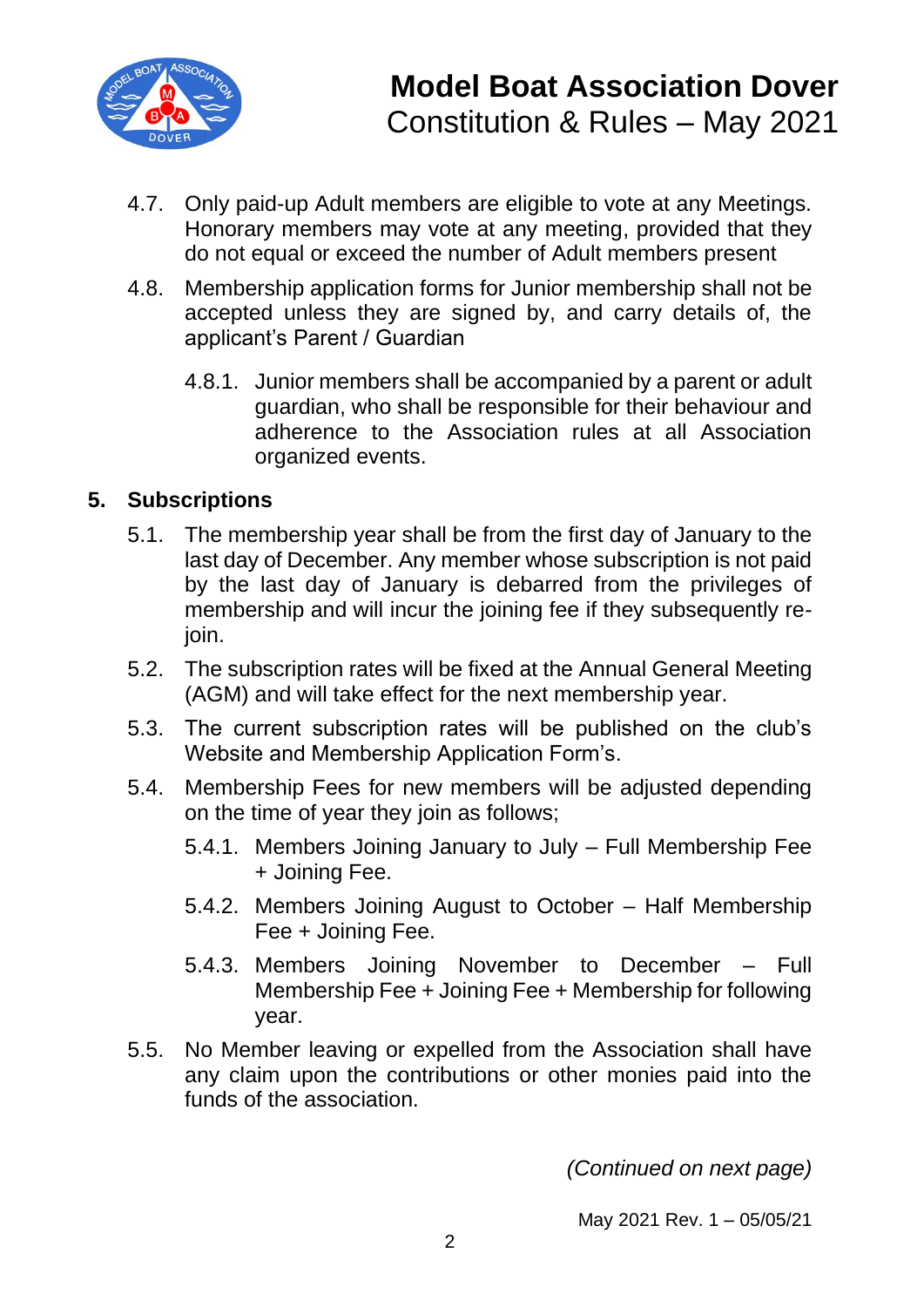

#### **6. General**

- 6.1. The Associations home water is the Kearsney Abbey Boating Lake, Dover, Kent
- 6.2. The Association will control use of this water for model boat sailing during weekends
- 6.3. Respect shall always be shown to the environment and wildlife whilst operating on the Boating Lake
- 6.4. Members shall not leave litter of any kind after sailing
- 6.5. When sailing, Members must remain aware of other park users and always be courteous
- 6.6. No boats with Internal Combustion engines shall be used on the Boating Lake
- 6.7. The posted speed limit must always adhered to
- 6.8. All Steam driven models must have current boiler certificates. Certificates must be carried when the boiler is in use and shown on request of Association Officers

## **7. Equal Opportunities Policy**

- 7.1. The Association believes that Model Boating is a recreational activity for all' and should be enjoyed equally by everyone in the community
- 7.2. The full Associations "Equal Opportunities Statement" is set out in Appendix A to this Constitution and shows the Associations belief in equality and fairness and is a basis to help ensure it is complied with.

## **8. Officers**

- 8.1. The Officers (Committee) of the Association shall comprise of, Chairman, Secretary, Treasurer, Membership Secretary, Scale Secretary, Yacht Secretary & Webmaster.
- 8.2. All Officers shall be elected at the Annual General Meeting (AGM) each year, or in the event of a vacancy arising during the year by a resolution of the remaining Officers which shall be ratified at the next Association meeting.

*(Continued on next page)*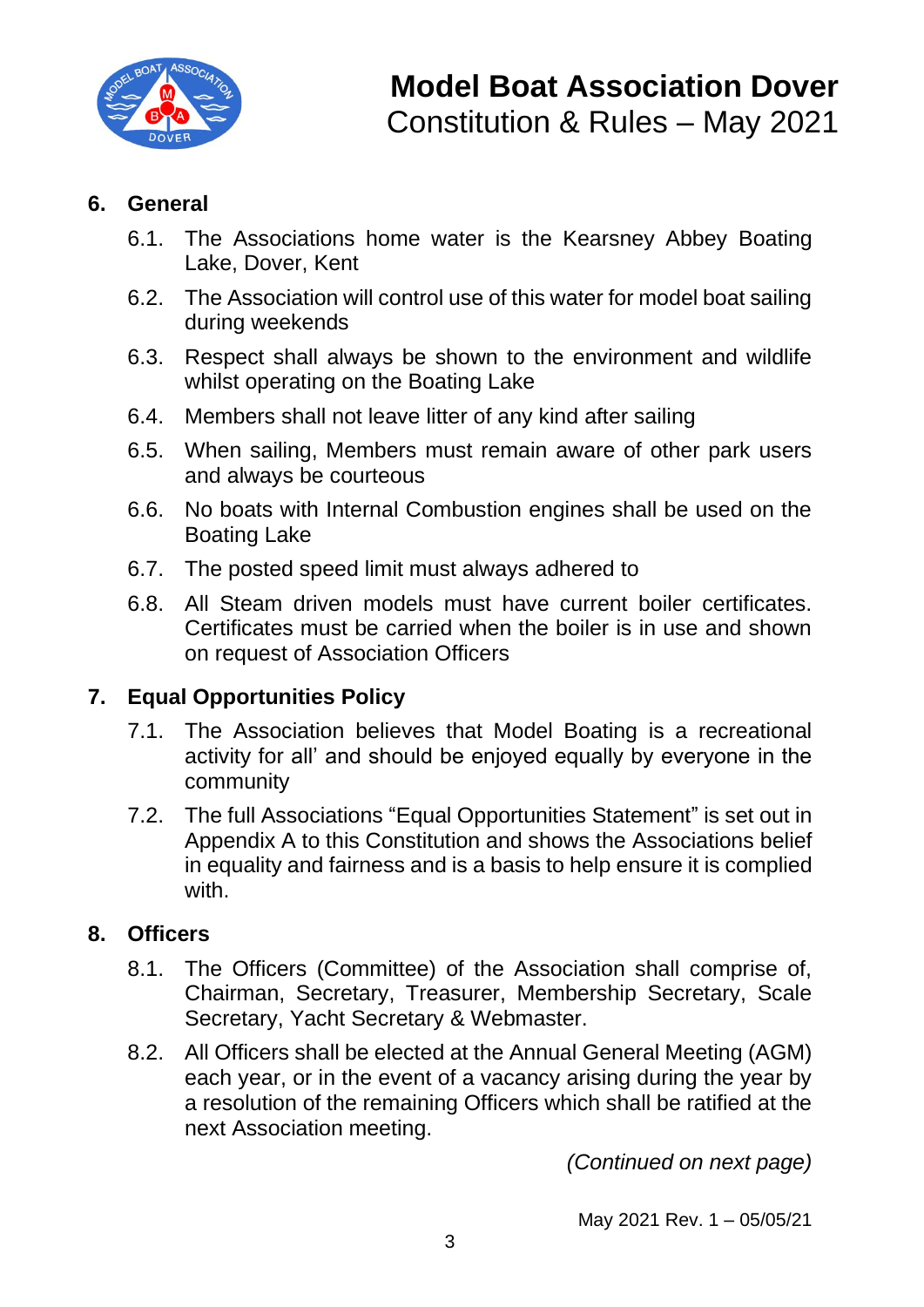

- 8.3. All Officers shall be paid up Adult or Honorary members.
- 8.4. Officers may hold a maximum of two roles / positions on the Committee but will only have one vote at meetings.
- 8.5. The affairs of the Association shall be managed and administered by the Officers whose responsibilities shall be;
	- 8.5.1. To administer the Association within the requirements of the membership as laid down at Annual General Meetings (AGM) and in accordance with the constitution
	- 8.5.2. To decide matters of general management.
	- 8.5.3. To review and assess the activities of the Association.
	- 8.5.4. To review all matters brought before it.
	- 8.5.5. To determine the Agenda for the Annual General Meeting (AGM).
	- 8.5.6. To legislate upon any point not provided for by this constitution.
	- 8.5.7. To inform the membership of major activities.
	- 8.5.8. To record adequate minutes and voting records of all Annual General and Committee Meetings.
	- 8.5.9. To form subcommittees of members to carry out specific duties, as necessary. A minimum of one club officer shall be a member of and responsible for any subcommittee activities

#### **9. Meetings**

- 9.1. The Association will hold the following types of meeting;
	- 9.1.1. Annual General Meeting (AGM) Meeting of Members and **Officers**
	- 9.1.2. Committee Meetings Meeting of Officers
	- 9.1.3. Social Meetings Meeting of Members and Officers
- 9.2. Meetings / Voting can be "Face to Face", Virtual Email & Web or Video Conferencing as decided as being the most appropriate format at the time by the Committee

*(Continued on next page)*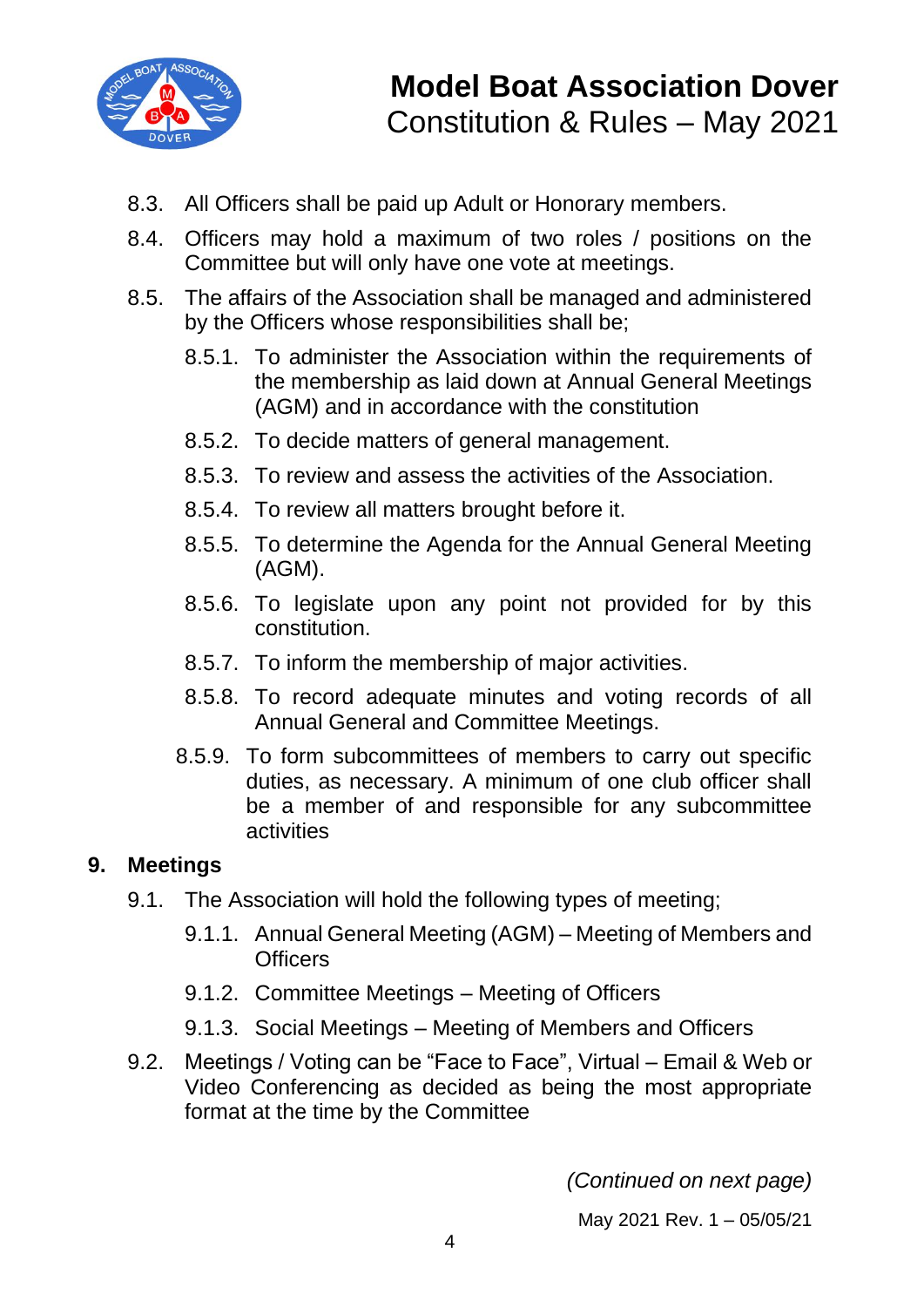

# **10. Annual General Meeting (AGM)**

- 10.1. The Annual General Meeting (AGM) shall be held between 1st April and 31st May each year, at a time and place to be decided by the Committee.
- 10.2. Notice shall be given in writing at least twenty-one days before the AGM, covering all resolutions, propositions, and any amendments to the Constitution. Notice of the AGM shall be given in writing via Email to each Adult & Honorary member and be posted on the Associations website and notice board at Kearsney Abbey.
- 10.3. The following business will be transacted at the (AGM);
	- 10.3.1. Reports from each club Officer including the presentation of the Annual Accounts.
	- 10.3.2. Motions and Amendments (Resolutions)
	- 10.3.3. Annual subscriptions and Joining Fees
	- 10.3.4. Election of Association Officers
	- 10.3.5. Any Other Business (AOB)
- 10.4. All nominations, motions and amendments shall be proposed and seconded by current Association members.
- 10.5. Resolutions require a simple majority of the members present to pass. However, constitutional changes shall require a majority of 60% of those present.
- 10.6. Resolutions to make changes to the Constitution must be communicated to the Secretary in writing (Email) no later than two weeks prior to the AGM. The Secretary shall inform all members of that resolution via Email and post it on both the Association Website and Notice Board at Kearsney Abbey a minimum of ten days prior to the meeting.
- 10.7. Voting will normally be by a show of hands except for the election of Officers, if more than one nominee is proposed and seconded. The vote will then be a "secret ballot".
- 10.8. The Chairman will only vote in the event of a tie.
- 10.9. A register shall be kept of all members attending the AGM.

10.10. Extraordinary General Meetings (EGM) may be called by:

*(Continued on next page)*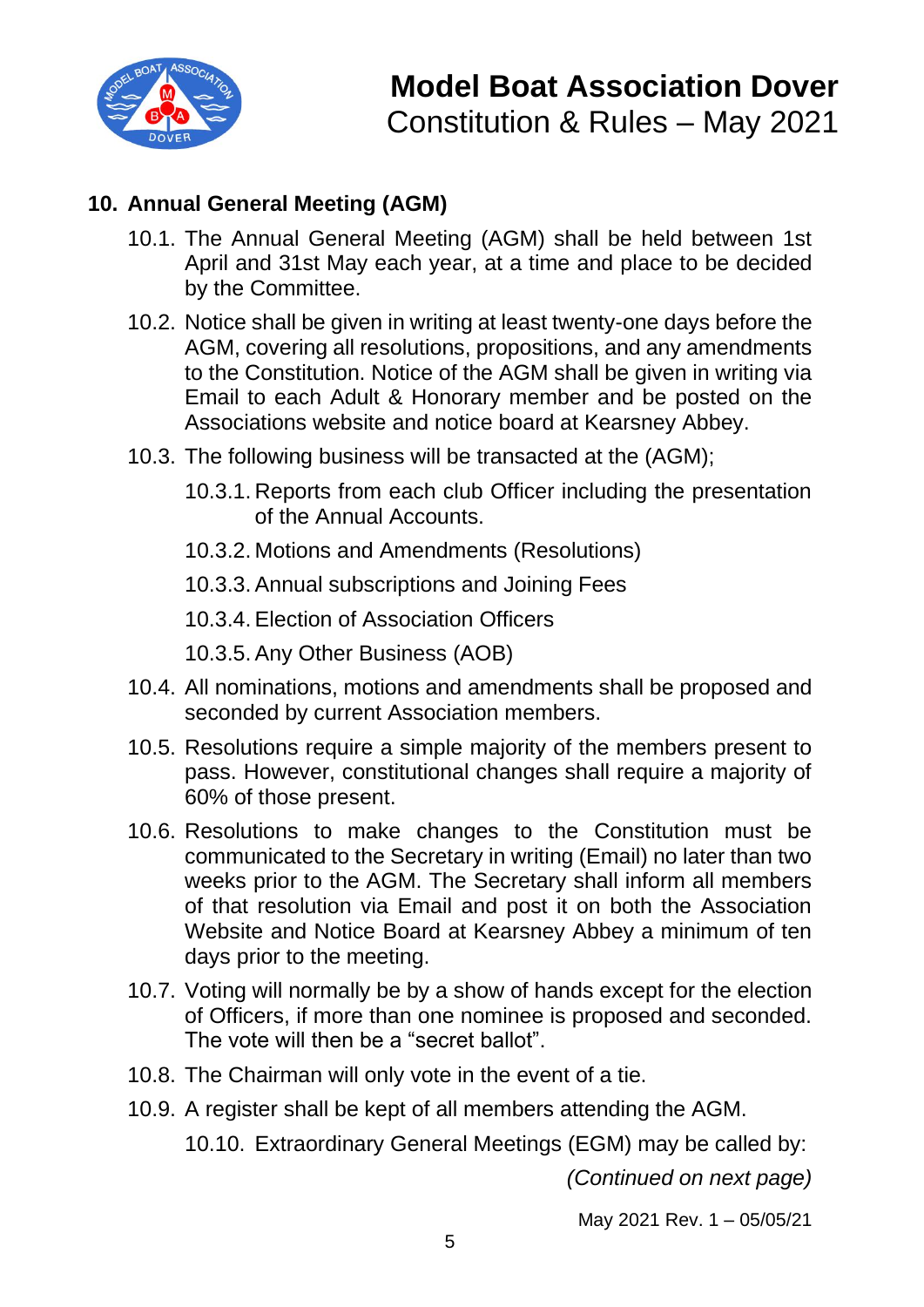

- 10.11. The Committee resolving to call an EGM.
- 10.12. The Secretary receiving a signed petition from at least 25% of the current membership. The meeting must then be called within six weeks of receipt of the petition.

#### **11. Committee Meetings**

- 11.1. A minimum of four Committee meetings shall be held each year
- 11.2. A quorum for any Committee meeting shall be three Officers
- 11.3. The Secretary shall maintain adequate minutes and voting records of all Committee meetings
- 11.4. Voting will be by a show of hands and the Chairman will only vote in the event of a tie
- 11.5. All complaints or disciplinary issues shall be decided at a meeting of the Committee

#### **12. Social Meetings**

- 12.1. Scheduled informal meeting forums to allow.
	- 12.1.1. Association Officers to inform and discuss club activities with members
	- 12.1.2. Members to put forward any issues or suggestions they would like the Association Officers to discuss and consider at the next Committee meeting.
	- 12.1.3. Discuss Model Boating related topics
	- 12.1.4. Provide development & training workshops, demonstrations etc.
- 12.2. Meeting dates, venue and format shall be published in advance to all members via Email, Website and Association Notice Board (Diary Dates)
- 12.3. The Secretary may produce "Notes" from these meetings which may be circulated to members via Email.

#### **13. Assets**

13.1. The Financial Year of the Association shall be from 1st April to 31st March.

*(Continued on next page)*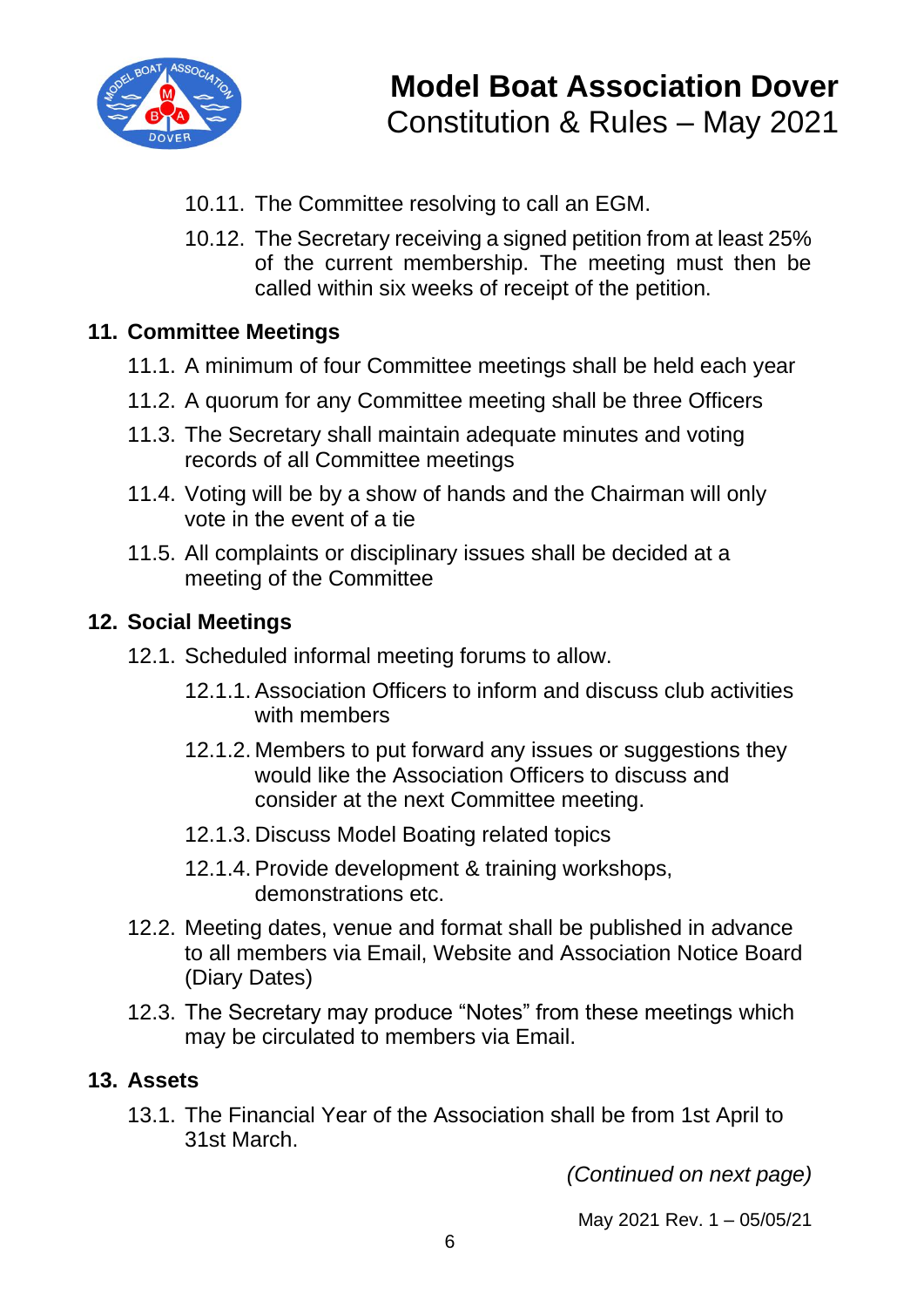

- 13.2. Acceptance of the Annual Accounts at the AGM will be by a vote of the members present. On acceptance, by a majority, the accounts will be signed by the Chairperson and Secretary.
- 13.3. Club money shall, under no circumstances whatsoever, be loaned to anyone for their personal use.
- 13.4. The Committee will exercise financial control.
- 13.5. All Bank / Building Society accounts shall be held in the Associations name - "Model Boat Association Dover".
	- 13.5.1. A minimum of two signatories shall be required to authorise any withdrawals.
	- 13.5.2. Only Association Officers can be signatories, one of whom shall be the Treasurer.
	- 13.5.3. The signatories must not live at the same address or be related in any way.
	- 13.5.4. No individual member or members of the Committee shall commit the Association to any expenditure without a resolution being passed at a Committee meeting.
- 13.6. The Committee and Officers are indemnified by the Association against any claim or demand in respect of any liability properly and bona fide incurred on behalf of the Association.
- 13.7. The overall balance, profit & loss and any major expenditure should be reported at each Committee Meetings and be added into the minutes.

#### **14. Regattas**

- 14.1. Club Regattas will be held at the Kearsney Abbey Boating Lake unless otherwise stated.
- 14.2. At Regattas and other Association organised events the following rules shall apply;
	- 14.2.1. Only Members and Members Guests will be allowed in the Associations Compound.

*(Continued on next page)*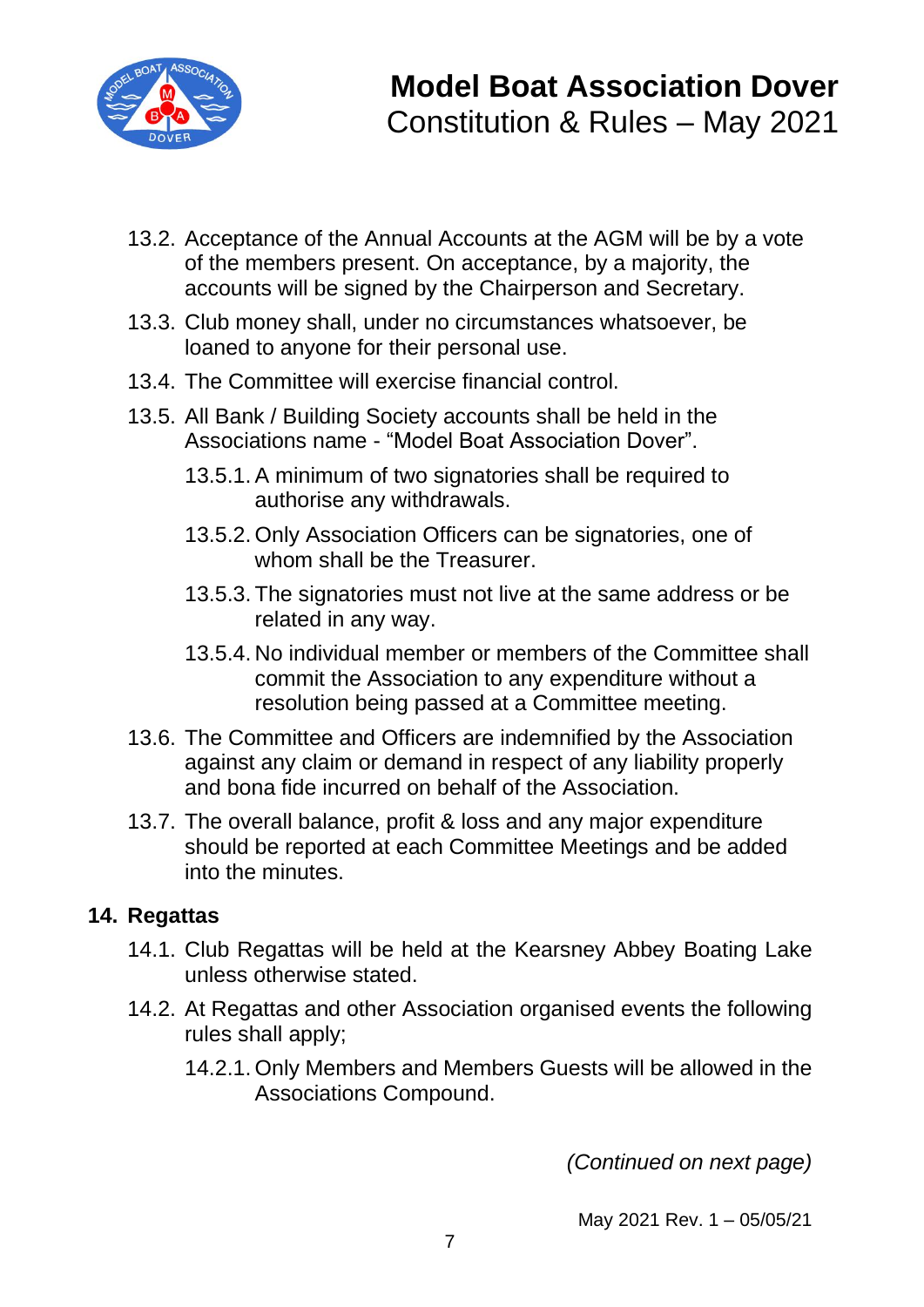

- 14.2.2. All Members must display a current membership card in visible position.
- 14.2.3. All guests must be signed into the visitors' book by a member and wear a visitor's badge.
- 14.2.4. Any guest that is signed in for the purpose of sailing a radio-controlled model boat, shall only be allowed to do so twice in any one year. After that, they will be required to join the Club.

Note: This does not include anyone who is a spectator or any adult chaperoning a junior member

- 14.2.5. Transmitters (27 & 40Mhz) shall not be used / switched on before ensuring that the frequency you intend to use is not already in use. The frequency you are using should be clearly indicated by displaying the appropriate Frequency Flag from the transmitter arial.
- 14.2.6. All telescopic transmitter aerial tips (27 & 40Mhz) shall be protected with a Practice Golf Ball or Similar (Helical / Duck Aerial's excluded).
- 14.2.7. The use of the Association dinghy at Kearsney Abbey will controlled by the Officers and be restricted to Members only. An Adult must accompany all Juniors.
- 14.2.8. Any members who wish to display model boats or hobbyrelated items to either sell or donate at Association organised events, shall first obtain the permission of an Association Officer present at the event
- 14.3. Additional procedures, rules and limitations relating to a particular event will be posted at the event

## **15. Social Media Policy**

- 15.1. The Associations policy has been prepared to protect the privacy, confidentiality, and interests of the Association and its members
- 15.2. The Associations "Social Media Policy" is set out in Appendix B to this Constitution

*(Continued on next page)*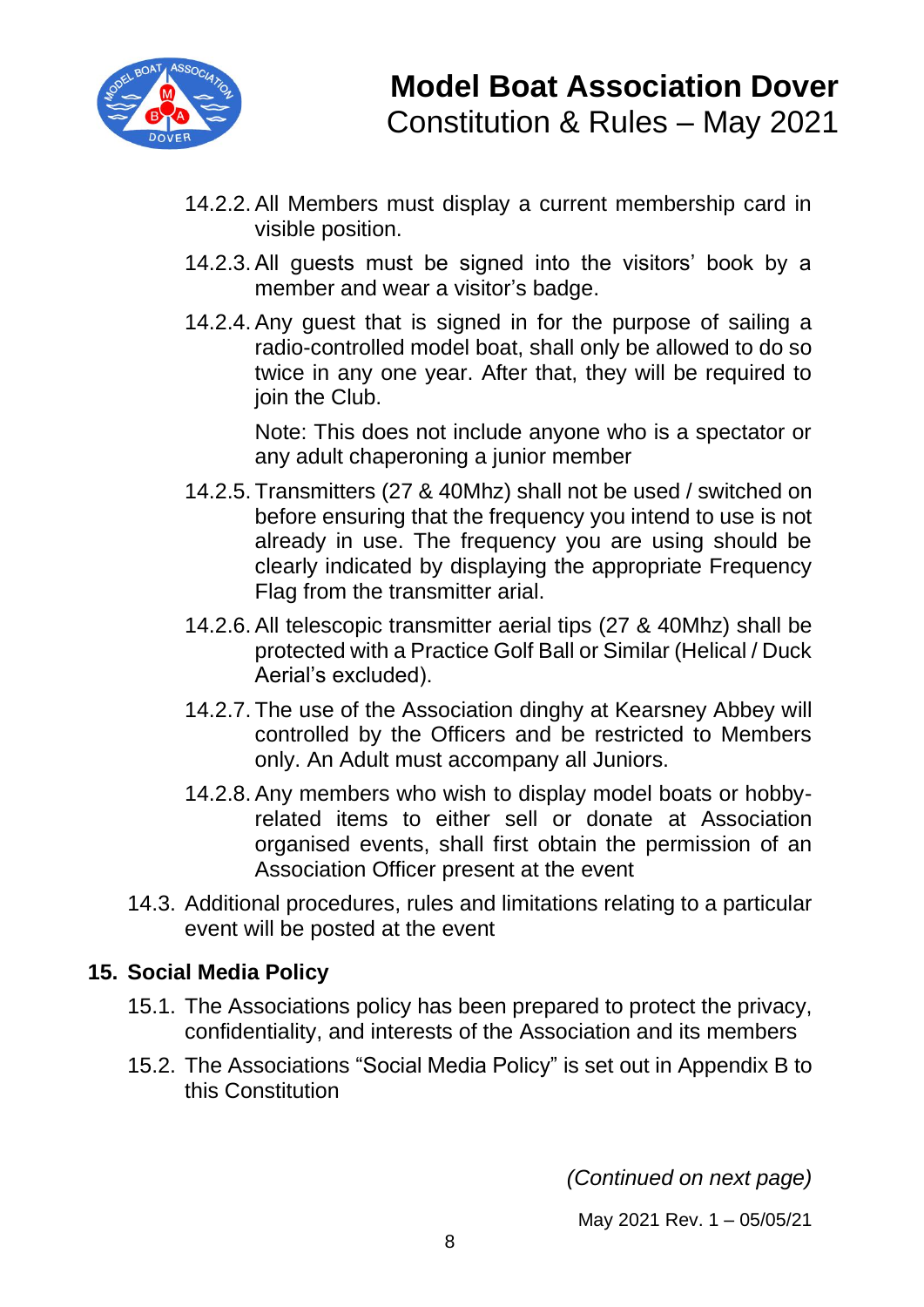

## **16. Disciplinary Procedure**

- 16.1. Any member guilty of conduct prejudicial to the well-being of the Association, not observing Association rules laid down in this Constitution and its appendices, or causing aggravation or distress to a fellow member, may be disciplined, or expelled from the club by the Committee
- 16.2. Any member aggrieved or distressed by actions of another member shall promptly inform a committee member, preferably in writing, and be prepared to attend a meeting of the committee to represent the complaint
- 16.3. The accused person has the right of reply to any accusation or complaint made against them and will be invited to attend a meeting of the Committee to place their point of view on record
- 16.4. In the case of expulsion, the member concerned has the right to call an EGM (see 10.10)
- 16.5. Any person who has been expelled from the Club under section 16.1 can only be re-elected to membership by a majority vote at a Committee meeting or AGM.

#### **17. Dissolution**

- 17.1. Dissolution of the Association may be considered at an EGM called by the Committee, provided that written notice has been sent to all paid up members in accordance with item 10.9. A quorum for this meeting shall be two-thirds of those members eligible to attend the EGM.
- 17.2. The resolution to dissolve the club must be supported by a twothirds majority of the members present at the meeting.
- 17.3. The Committee shall be responsible for the administration of the affairs of the club in the event of dissolution. All assets of the club shall be sold to settle any legitimate outstanding claims to its creditors.
- 17.4. Any remaining monies of the club, once all legitimate claims have been settled, shall be donated to the RNLI.

*(Continued on next page)*